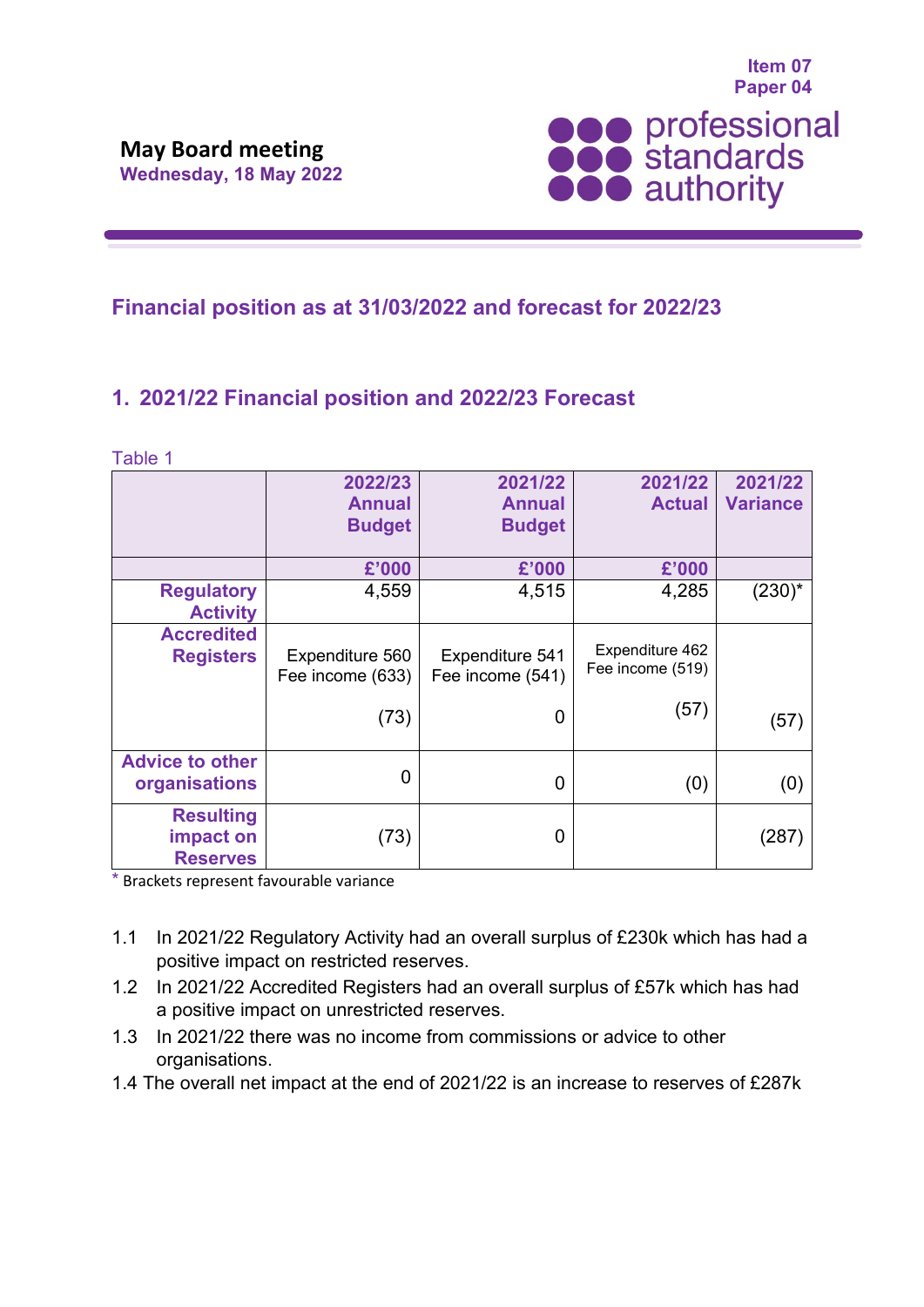## **2. Regulatory Activity**

- 2.1 Income and expenditure breakdown.
- 2.2 The following table sets out how the annual budget is derived. It involves offsetting the forecast expenditure against the forecast income (£111k set out in more detail below) and the agreed £216k surplus from 2020/21 to be used to reduce the regulators' fees.

| <b>Income and expenditure</b>  | 2022/23<br><b>Budget</b> | 2021/22<br><b>Budget</b> | 2021/22<br><b>Actual</b> |
|--------------------------------|--------------------------|--------------------------|--------------------------|
|                                | £'000                    | £'000                    |                          |
| <b>Annual budget</b>           |                          |                          |                          |
| <b>Expenditure</b>             |                          |                          |                          |
| <b>Staff costs</b>             | 3,112                    | 3,046                    | 3,131                    |
| Other administrative costs     | 1,774                    | 1,735                    | 1,359                    |
| (includes depreciation and     |                          |                          |                          |
| capital)                       |                          |                          |                          |
|                                |                          |                          |                          |
| <b>Financed by</b>             |                          |                          |                          |
| Fee Income                     | $\left( 4,559\right)$    | (4, 515)                 | (4, 515)                 |
| Operating income               | 111                      | 161                      | (205)                    |
| Use of reserves                | (216)                    | (105)                    |                          |
| <b>Total (surplus)/deficit</b> | 0                        | 0                        | (230)                    |

#### Table 2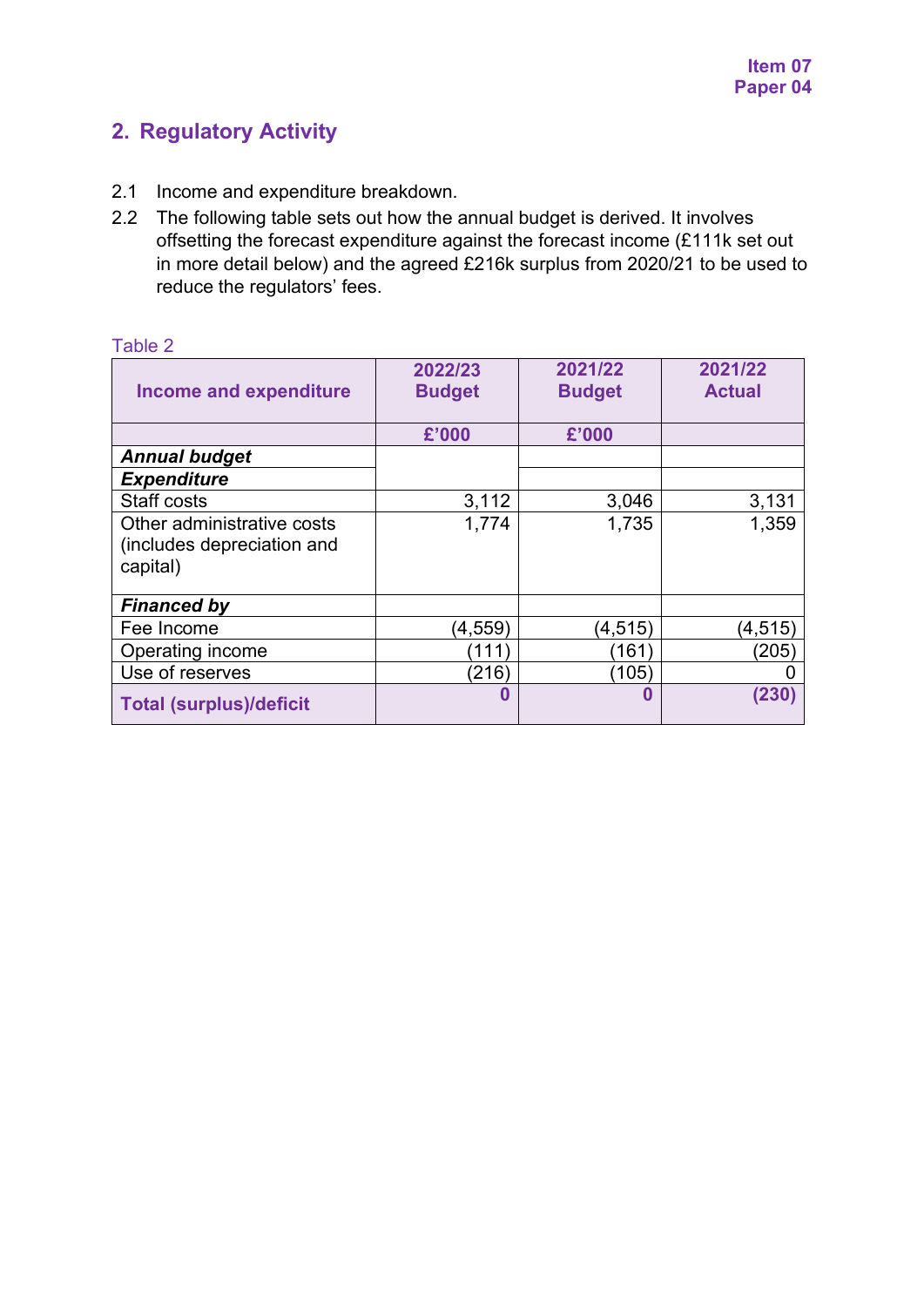### **2.3 Administration costs breakdown**

|                                       | 2022/23       | 2021/22       | 2021/22       |
|---------------------------------------|---------------|---------------|---------------|
|                                       | <b>Budget</b> | <b>Budget</b> | <b>Actual</b> |
|                                       | £'000         | £'000         | £'000         |
| Members' remuneration                 | 95            | 93            | 102           |
| Legal and professional fees           | 582           | 519           | 386           |
| Premises and fixed plant              | 602           | 591           | 598           |
| Training and recruitment              | 130           | 125           | 59            |
| <b>Communications and conferences</b> | 132           | 132           | 10            |
| <b>Establishment expenses</b>         | 75            | 73            | 31            |
| External audit fee                    | 29            | 23            | 25            |
| Other costs                           | 79            | 79            | 64            |
| Depreciation/Capital costs            | 50            | 100           | 84            |
| <b>Total administrative costs</b>     | 1.774         | 1,735         | 1,359         |

## **2.4 Operating income breakdown**

#### Table 4

| <b>Operating income</b>       | 2022/23<br><b>Budget</b> | 2021/22<br><b>Budget</b> | 2021/22<br><b>Actual</b> |
|-------------------------------|--------------------------|--------------------------|--------------------------|
|                               | £'000                    | £'000                    | £'000                    |
| Section 29 cost recoveries    | 99                       | 87                       | 142                      |
| Sub-tenancy income            |                          | 62                       | 63                       |
| Investment/other income       | 12                       | 12                       |                          |
| <b>Total operating Income</b> | 111                      | 161                      | 205                      |